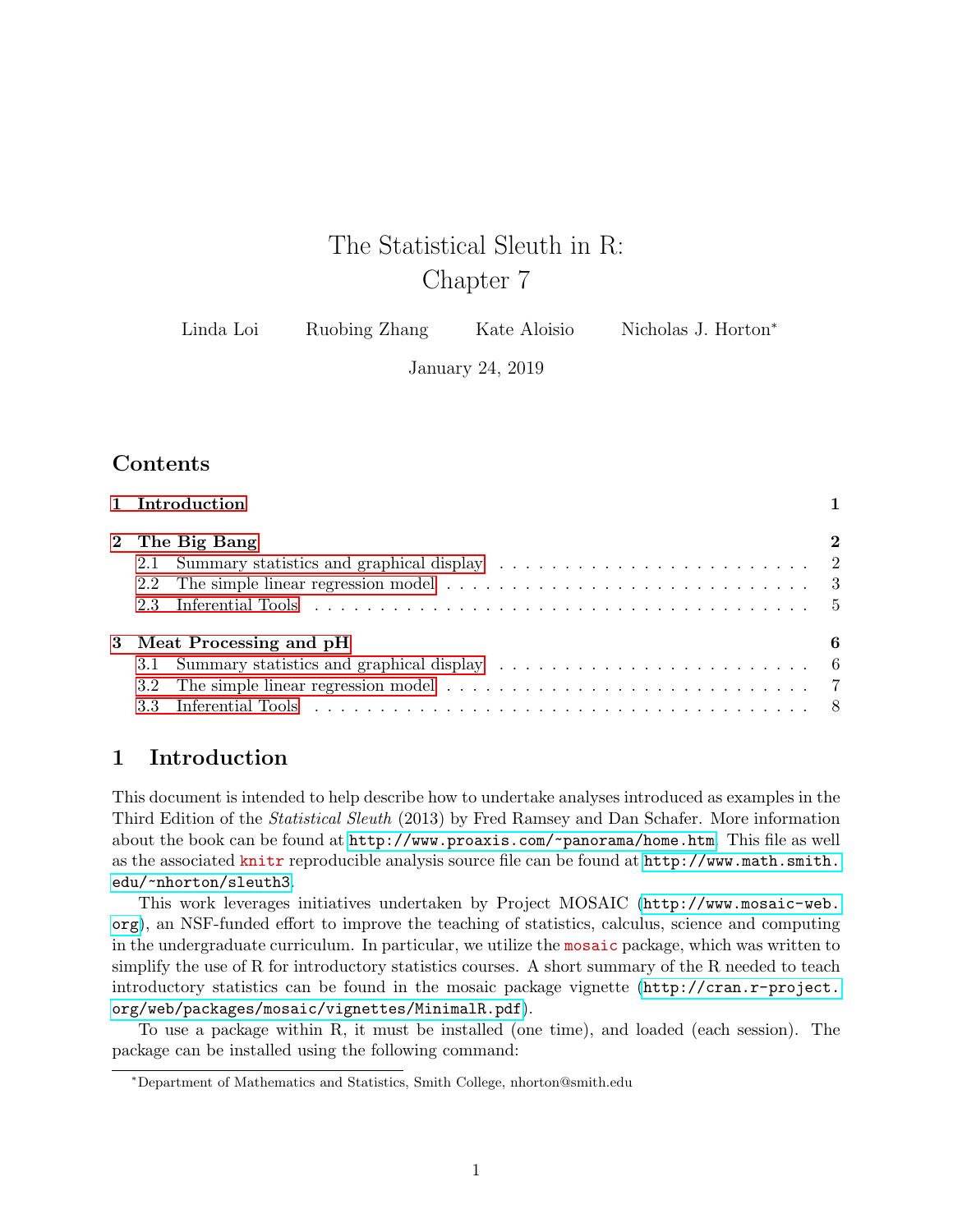```
> install.packages('mosaic') # note the quotation marks
```
Once this is installed, it can be loaded by running the command:

```
> require(mosaic)
```
This needs to be done once per session.

In addition the data files for the *Sleuth* case studies can be accessed by installing the **Sleuth3** package.

```
> install.packages('Sleuth3') # note the quotation marks
```
> require(Sleuth3)

We also set some options to improve legibility of graphs and output.

```
> trellis.par.set(theme=col.mosaic()) # get a better color scheme for lattice
> options(digits=4)
```
The specific goal of this document is to demonstrate how to calculate the quantities described in Chapter 7: Simple Linear Regression: A Model for the Mean using R.

### <span id="page-1-0"></span>2 The Big Bang

Is there relation between distance and radial velocity among extra-galactic nebulae? This is the question addressed in case study 7.1 in the Sleuth.

#### <span id="page-1-1"></span>2.1 Summary statistics and graphical display

We begin by reading the data and summarizing the variables.

```
> summary(case0701)
   Velocity Distance
Min. :-220 Min. :0.030
1st Qu.: 165 1st Qu.:0.407
Median : 295 Median :0.900
Mean : 373 Mean :0.911
3rd Qu.: 538 3rd Qu.:1.175
Max. :1090 Max. :2.000
```
A total of 24 nebulae are included in this data.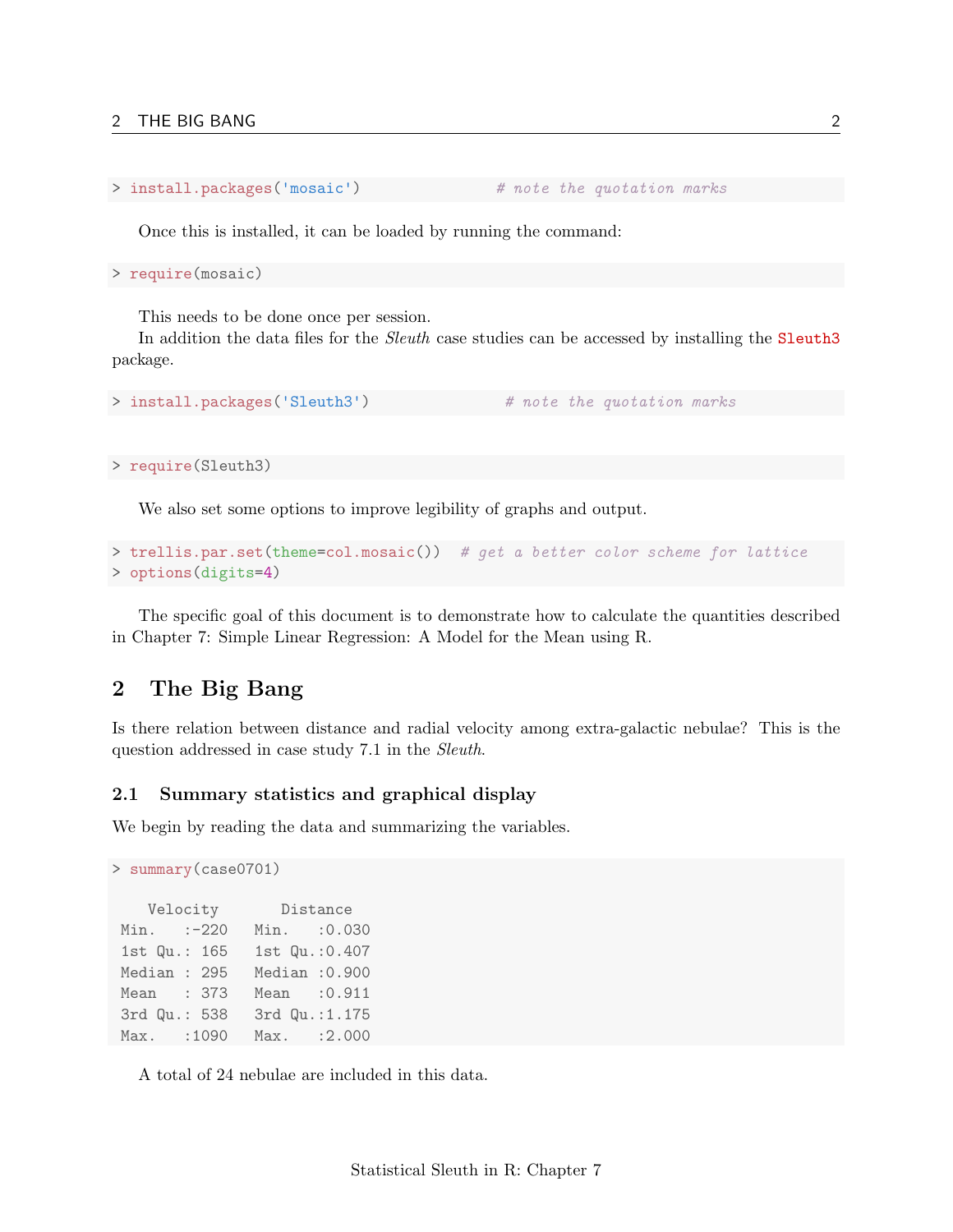```
> histogram("Velocity, type='density', density=TRUE, nint=10, data=case0701)
> histogram(~ Distance, type='density', density=TRUE, nint=10, data=case0701)
```


The density plots show that the distributions for the two variables are fairly symmetric, but more uniform than normally distributed.

> xyplot(Distance ~ Velocity, type=c("p", "r"), data=case0701)



The scatterplot is displayed on page 177 of the Sleuth. It indicates that there is a linear statistical relationship between distance and velocity.

#### <span id="page-2-0"></span>2.2 The simple linear regression model

The following code presents the results interpreted on page 186 of the Sleuth.

```
> lm1 = lm(Distance ~ Velocity, data=case0701)
> summary(lm1)
Call:
lm(formula = Distance ~ Velocity, data = case0701)
```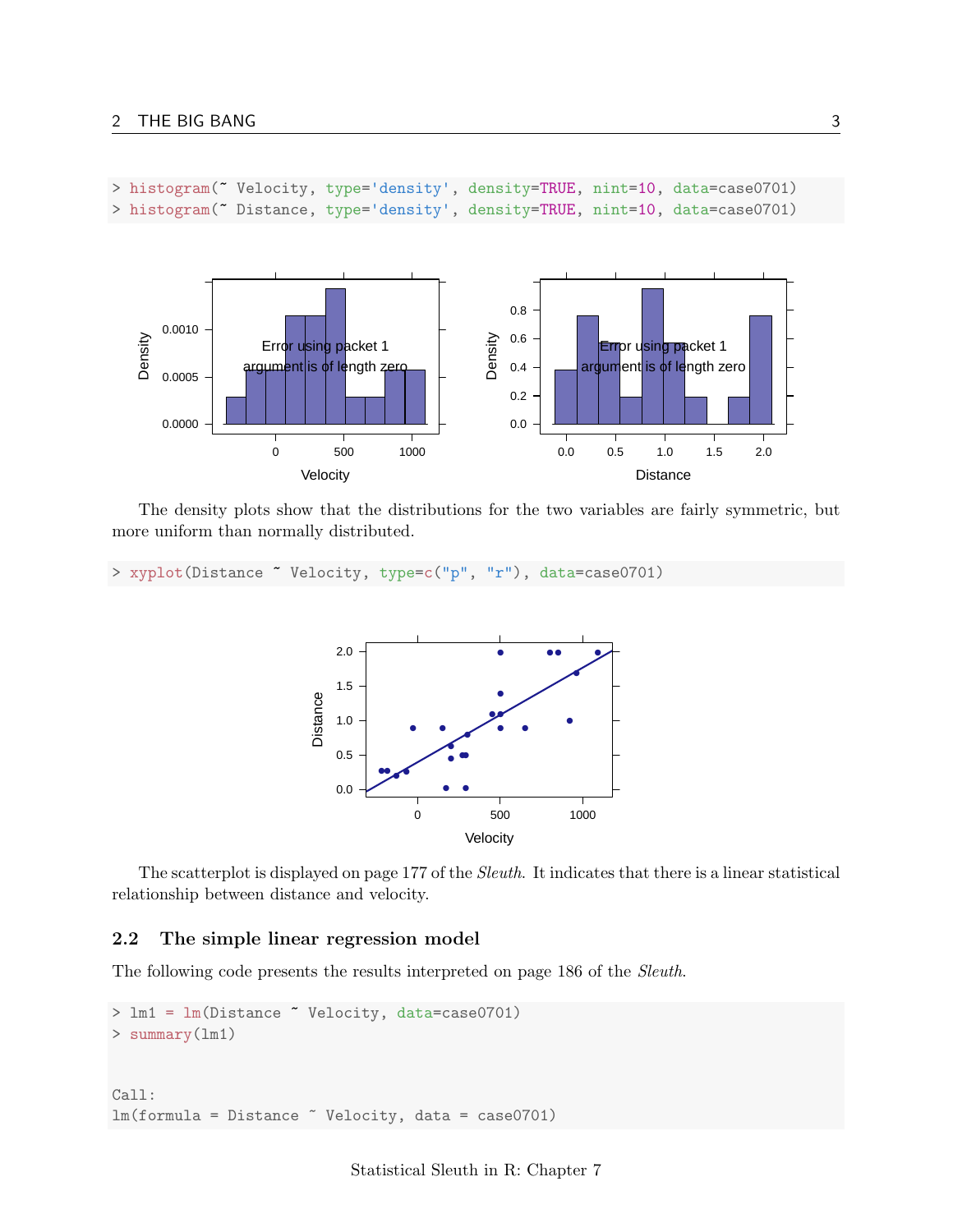Residuals: Min 1Q Median 3Q Max -0.7672 -0.2352 -0.0108 0.2108 0.9146 Coefficients: Estimate Std. Error t value Pr(>|t|) (Intercept) 0.399170 0.118666 3.36 0.0028 Velocity 0.001372 0.000228 6.02 4.6e-06 Residual standard error: 0.406 on 22 degrees of freedom Multiple R-squared: 0.623,Adjusted R-squared: 0.605 F-statistic: 36.3 on 1 and 22 DF, p-value: 4.61e-06

The estimated parameter for the intercept is 0.3992 megaparsecs and the estimated parameter for velocity is 0.0014 megaparsecs/(km/sec). The estimated mean function is  $\hat{\mu}$  (distance|velocity)  $= 0.3992 + 0.0014$  \* velocity. The estimate of residual standard error is 0.4056 megaparsecs with 22 degrees of freedom. These results are also presented by Display 7.9 (page 187).

```
> fitted(lm1)
    1 2 3 4 5 6 7 8 9
0.63248 0.79717 0.22076 0.30310 0.14528 0.09724 0.67365 0.79717 0.76972
   10 11 12 13 14 15 16 17 18
0.67365 0.81089 0.35800 1.29124 0.60503 1.08537 1.66179 1.01675 1.08537
   19 20 21 22 23 24
1.08537 1.71668 1.08537 1.56572 1.49710 1.89509
> resid(lm1)^2
      1 2 3 4 5 6 7
0.3629818 0.5885477 0.0001157 0.0018578 0.0181508 0.0334009 0.0500202
      8 9 10 11 12 13 14
0.0883092 0.0727491 0.0019055 0.0001187 0.2937659 0.1530651 0.0870064
     15 16 17 18 19 20 21
0.0343636 0.4379599 0.0069299 0.0002139 0.0989894 0.0002783 0.8365403
     22 23 24
0.1886019 0.2529120 0.0110051
> sum(resid(lm1)<sup>-2</sup>)
[1] 3.62
> sum(resid(lm1)^2)/sum((fitted(lm1)-mean(~Distance, data=case0701))^2)
[1] 0.6062
```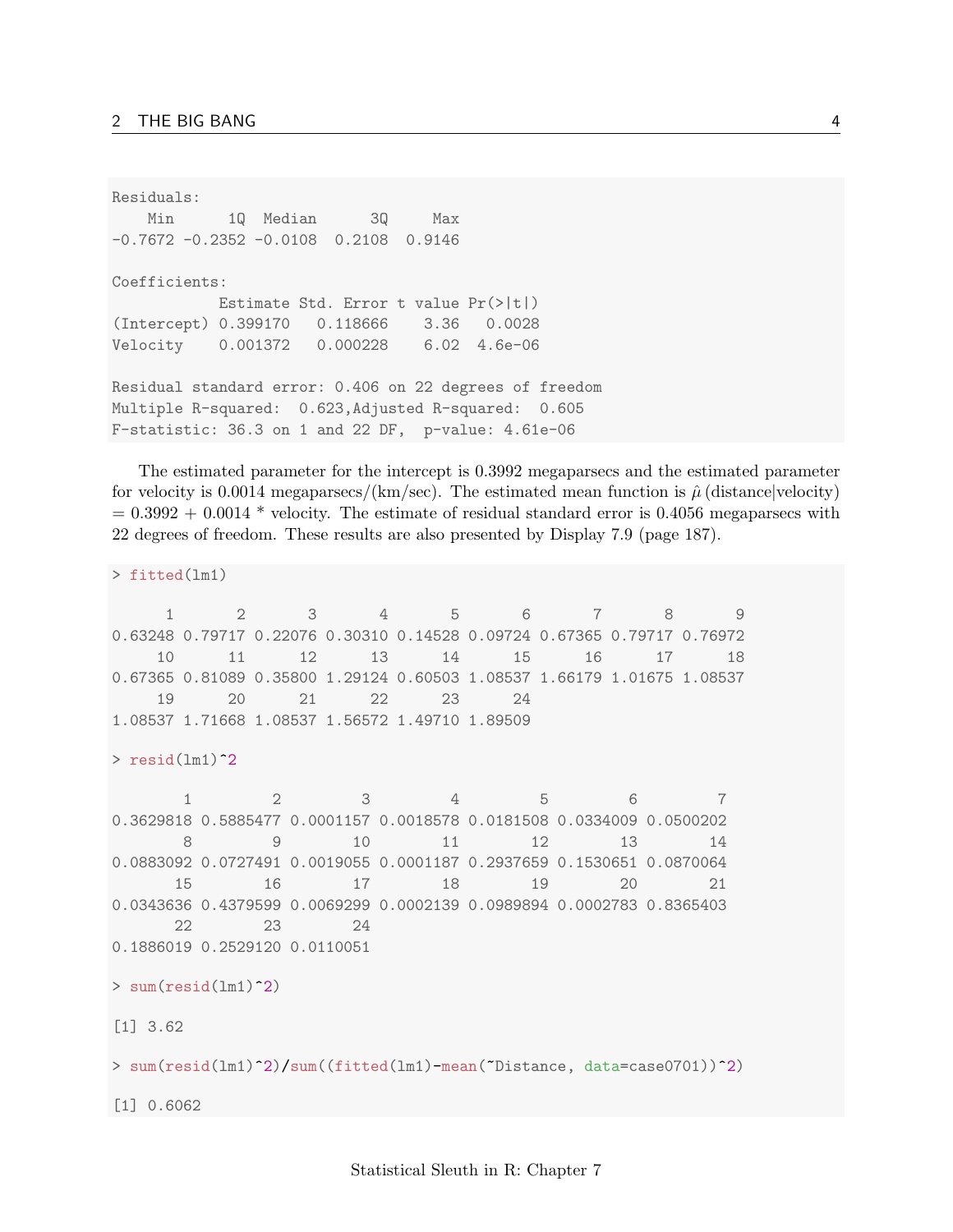Display 7.8 (page 186) shows the list of fitted values and residuals for this model. The sum of all the squared residuals is 3.62 and R-squared is 0.6062.

We can also display 95% confidence bands for the model line and the predicted values, the following graph is akin to Display 7.11 (page 191).

> xyplot(Distance ~ Velocity, panel=panel.lmbands, data=case0701)



#### <span id="page-4-0"></span>2.3 Inferential Tools

First, we test  $\beta_0$  (the intercept). From the previous summary, we know that the two-sided p-value for the intercept is  $0.0028$ . This p-value is small enough for us to reject the null hypothesis that the estimated parameter for the intercept equals 0 (page 188).

Next we want to examine  $\beta_1$ . The current  $\beta_1$  for  $\hat{\mu}(Y|X) = \beta_0 + \beta_1 * X$  is 0.0014, and we want to get the  $\beta_1$  for  $\hat{\mu}(Y|X) = \beta_1 * X$ , a model with no intercept (page 188).

```
> # linear regression with no intercept
> lm2 = lm(Distance ~ Velocity-1, data=case0701)
> summary(lm2)
Call:
lm(formula = Distance " Velocity - 1, data = case0701)Residuals:
   Min 1Q Median 3Q Max
-0.7677 -0.0691 0.2295 0.4606 1.0393
Coefficients:
        Estimate Std. Error t value Pr(>|t|)
Velocity 0.001921 0.000191 10 7e-10
Residual standard error: 0.488 on 23 degrees of freedom
Multiple R-squared: 0.814,Adjusted R-squared: 0.806
```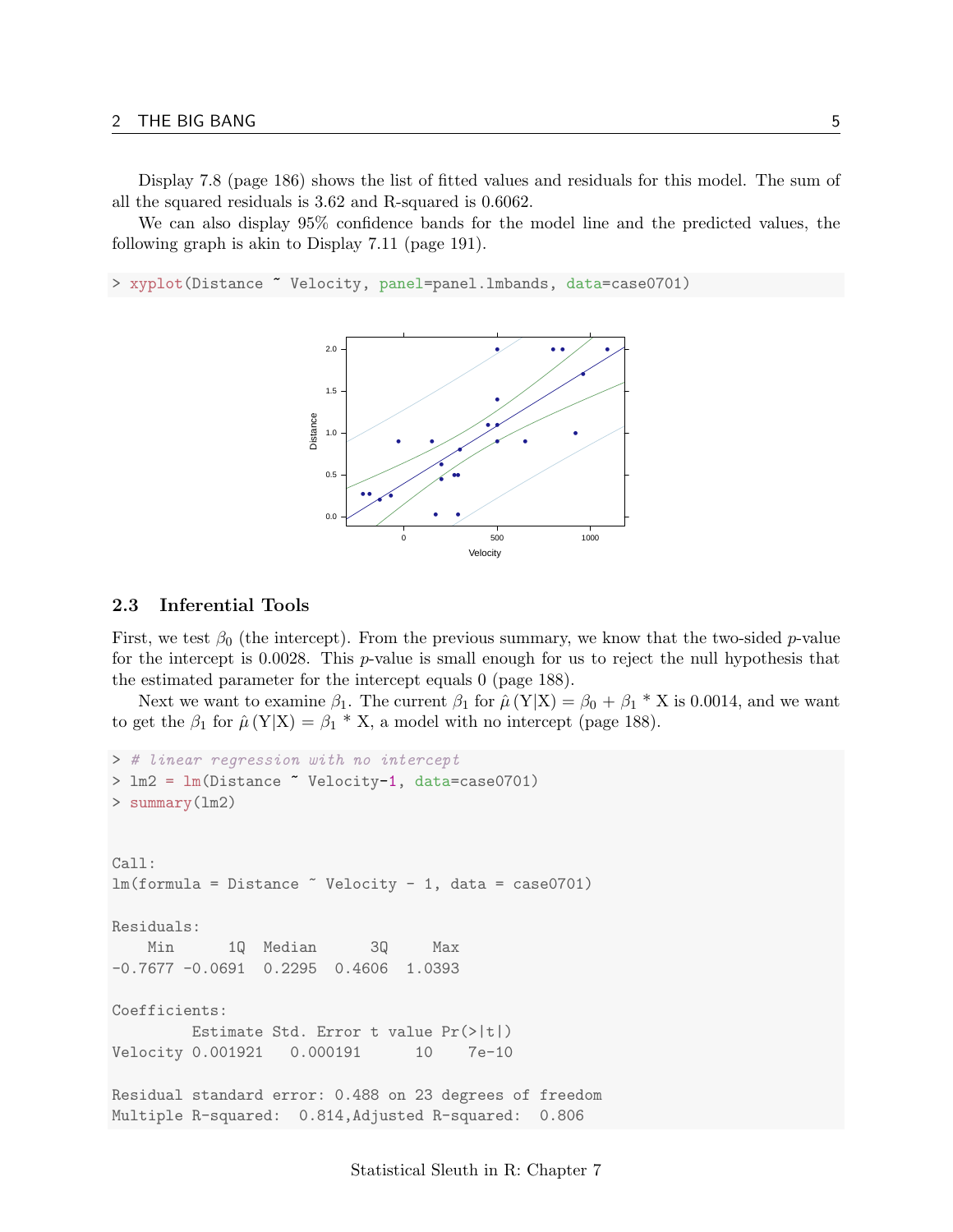F-statistic: 101 on 1 and 23 DF, p-value: 7.05e-10

> confint(lm2)

2.5 % 97.5 % Velocity 0.001526 0.002317

Without the intercept, the new estimate for  $\beta_1$  is 0.0019 megaparsec-second/km. The standard error is  $1.91 \times 10^{-4}$  megaparsecs with 23 degrees of freedom. The 95% confidence interval is (0.0015, 0.0023). Because 1 megaparsec-second/ $km = 979.8$  billion years, the confidence interval could be written as 1.49 to 2.27 billion years, and the best estimate is 1.88 billion years (page 188).

### <span id="page-5-0"></span>3 Meat Processing and pH

Is there a relationship between postmortem muscle pH and time after slaughter? This is the question addressed in case study 7.2 in the Sleuth.

#### <span id="page-5-1"></span>3.1 Summary statistics and graphical display

We begin by reading the data and summarizing the variables.

```
> summary(case0702)
     Time pH
Min. :1.0 Min. :5.36
1st Qu.:2.0 1st Qu.:5.64
Median :4.0 Median :6.03
Mean :4.2 Mean :6.12
3rd Qu.:6.0 3rd Qu.:6.49
Max. :8.0 Max. :7.02
```
A total of 10 steer carcasses are included in this data as shown in Display 7.3, page 179.

```
> logtime = log(case0702$Time)
> xyplot(pH ~ logtime, data=case0702)
```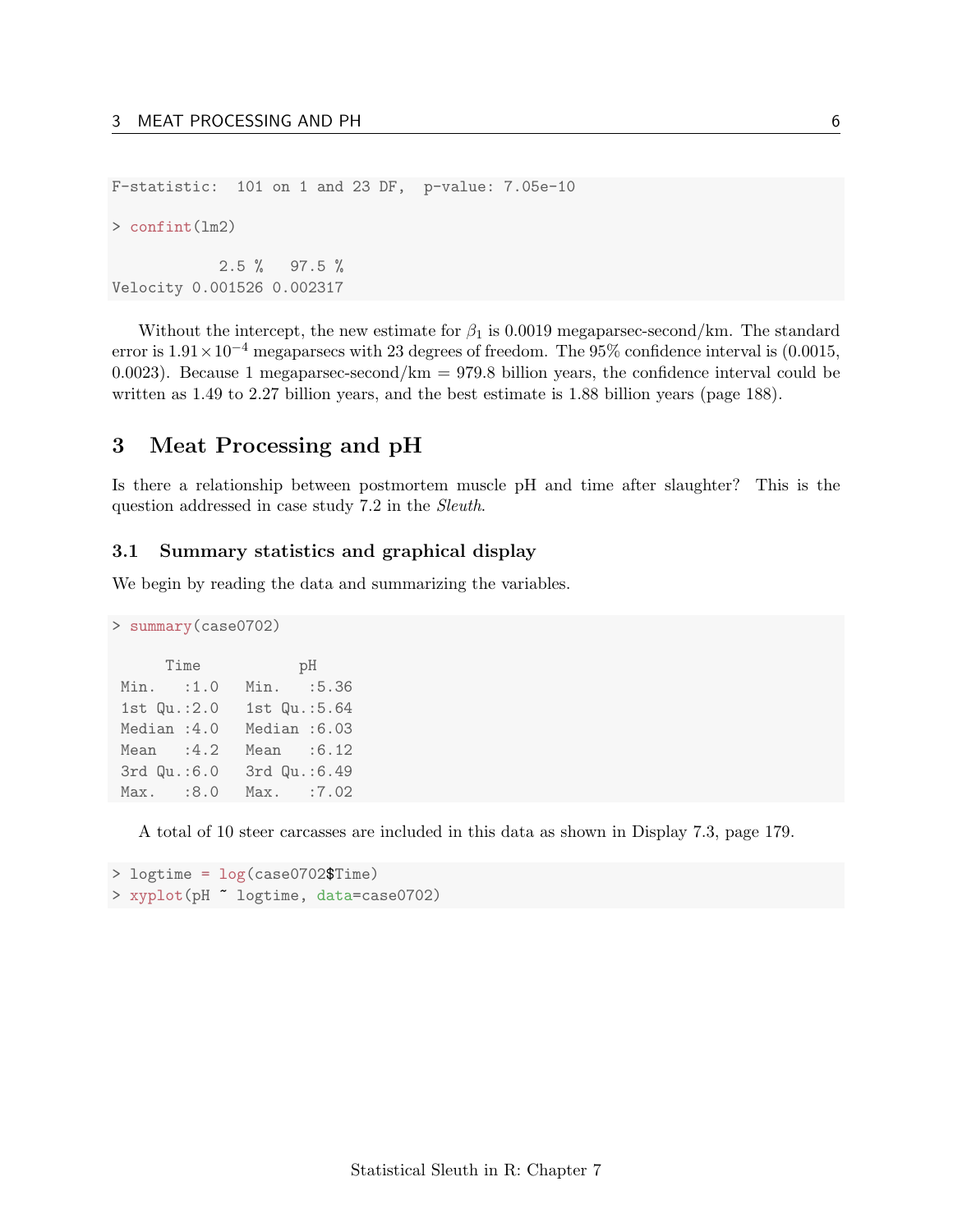

The above scatterplot indicates a negative linear relationship between pH and log(Time).

### <span id="page-6-0"></span>3.2 The simple linear regression model

We fit a simple linear regression model of pH on log(time) after slaughter. The estimated mean function will be  $\hat{\mu}$  (pH|logtime) =  $\beta_0 + \beta_1 * \log(\text{Time})$ .

```
> lm3 = lm(pH ~ logtime, data=case0702)
> summary(lm3)
Call:
lm(formula = pH "logtime, data = case0702)Residuals:
   Min 1Q Median 3Q Max
-0.1147 -0.0589 0.0209 0.0361 0.1166
Coefficients:
           Estimate Std. Error t value Pr(>|t|)
(Intercept) 6.9836 0.0485 143.9 6.1e-15
logtime -0.7257 0.0344 -21.1 2.7e-08
Residual standard error: 0.0823 on 8 degrees of freedom
Multiple R-squared: 0.982,Adjusted R-squared: 0.98
F-statistic: 444 on 1 and 8 DF, p-value: 2.7e-08
> beta0 = coef(lm3)["(Intercept)"]; beta0
(Intercept)
     6.984
> beta1 = coef(lm3)["logtime"]; beta1
```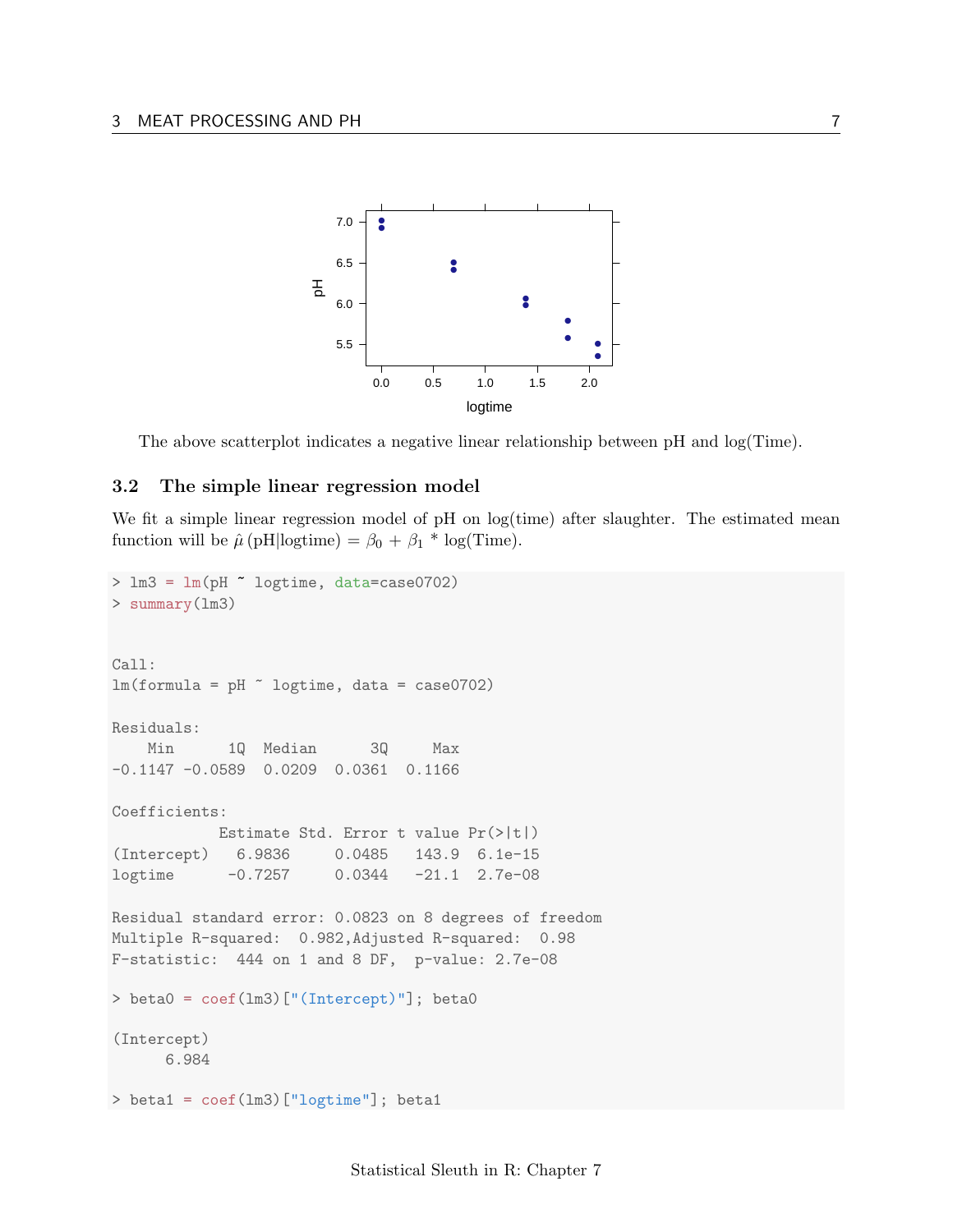```
logtime
-0.7257
> sigma = summary(lm3)$sigma; sigma
[1] 0.08226
```
The  $\hat{\beta}_0$  is 6.9836 and the  $\hat{\beta}_1$  is -0.7257. The  $\hat{\sigma}$  is 0.0823 (page 189).

### <span id="page-7-0"></span>3.3 Inferential Tools

With the previous information, we can calculate the 95% confidence interval for the estimated mean pH of steers 4 hours after slaughter (Display 7.10, page 189):

```
> mu = beta0+beta1*log(4); mu
(Intercept)
      5.978
> n = nrow(case0702)> mean = mean(~logtime, data=case0702)
> sd = sd(~logtime, data=case0702)
> se = sigma*sqrt(1/n + (\log(4) - \text{mean})^2 / ((n-1)*sd)); se
[1] 0.0267
> upper = mu+qt(0.975, df=8)*se; upper
(Intercept)
      6.039
> lower = mu - qt(0.975, df=8)*se; lower(Intercept)
      5.916
```
Or we can use the following code to get the same result:

```
> predict(lm3, interval="confidence")[5,]
```

```
fit lwr upr
5.978 5.916 6.040
```
So the 95% confidence interval for estimated mean is (5.92, 6.04).

Next, we can calculate the 95% prediction interval for a steer carcass 4 hours after slaughter (Display 7.12, page 193):